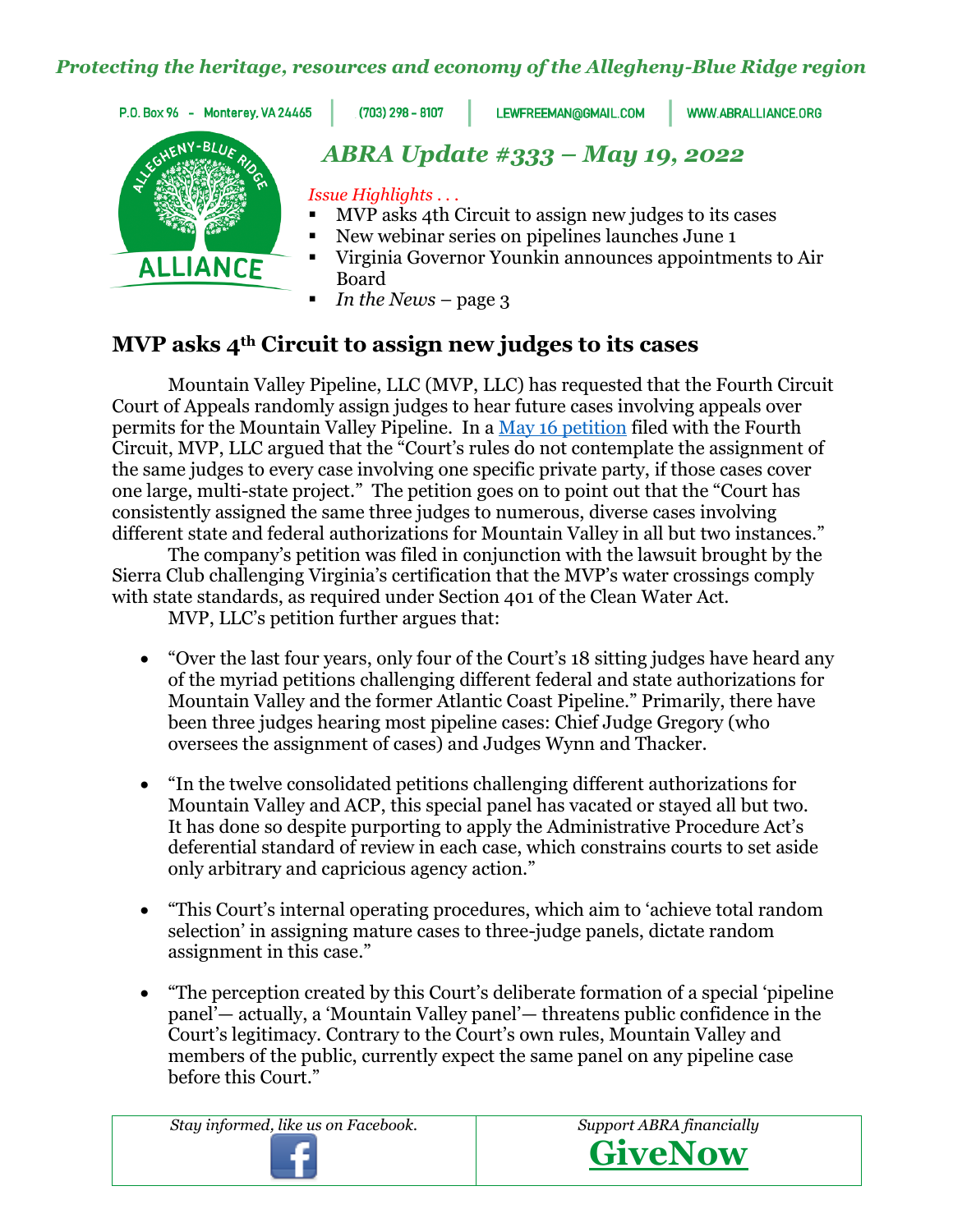## **New webinar series on pipelines launches June 1**

The Virginia League of Conservation Voters launches Wednesday June 1 at 7 pm a series of webinars on resisting methane buildout in the state. The first webinar will explore the energy and utility forces driving pipeline construction in Virginia and what can be done to protect the Commonwealth and climate. Speakers for the one-hour event will be Lew Freeman, Executive Director of the Allegheny Blue Ridge Alliance, and Dr. Bill Shobe, Director of Center for Economic & Policy Studies, University of Virginia Weldon Cooper Center for Public Service.

To register for the June 1 webinar, click on the link below:

[https://us06web.zoom.us/webinar/register/tZEkce6qrT8qGt1CG3uAzaLcHAHdCod](https://us06web.zoom.us/webinar/register/tZEkce6qrT8qGt1CG3uAzaLcHAHdCod-eKfn/success?user_id=XtIoSvB1S2iDjl_TvKT3fg&timezone_id=America%2FNew_York)[eKfn/success?user\\_id=XtIoSvB1S2iDjl\\_TvKT3fg&timezone\\_id=America%2FNew\\_York](https://us06web.zoom.us/webinar/register/tZEkce6qrT8qGt1CG3uAzaLcHAHdCod-eKfn/success?user_id=XtIoSvB1S2iDjl_TvKT3fg&timezone_id=America%2FNew_York)



# **Virginia Governor Younkin announces appointments to Air Board**

Governor Younkin announced on May 13 the following appointments to the Virginia State Air Pollution Control Board:

- James Patrick Guy II of Saxe, General Counsel, Mecklenburg Electric Cooperative
- Jay Holloway of Richmond, Managing Partner, Climate Law & Strategy, PLLC
- David Hudgins of Richmond
- Donald L Ratliff of Big Stone Gap, President, Commonwealth Connections Inc.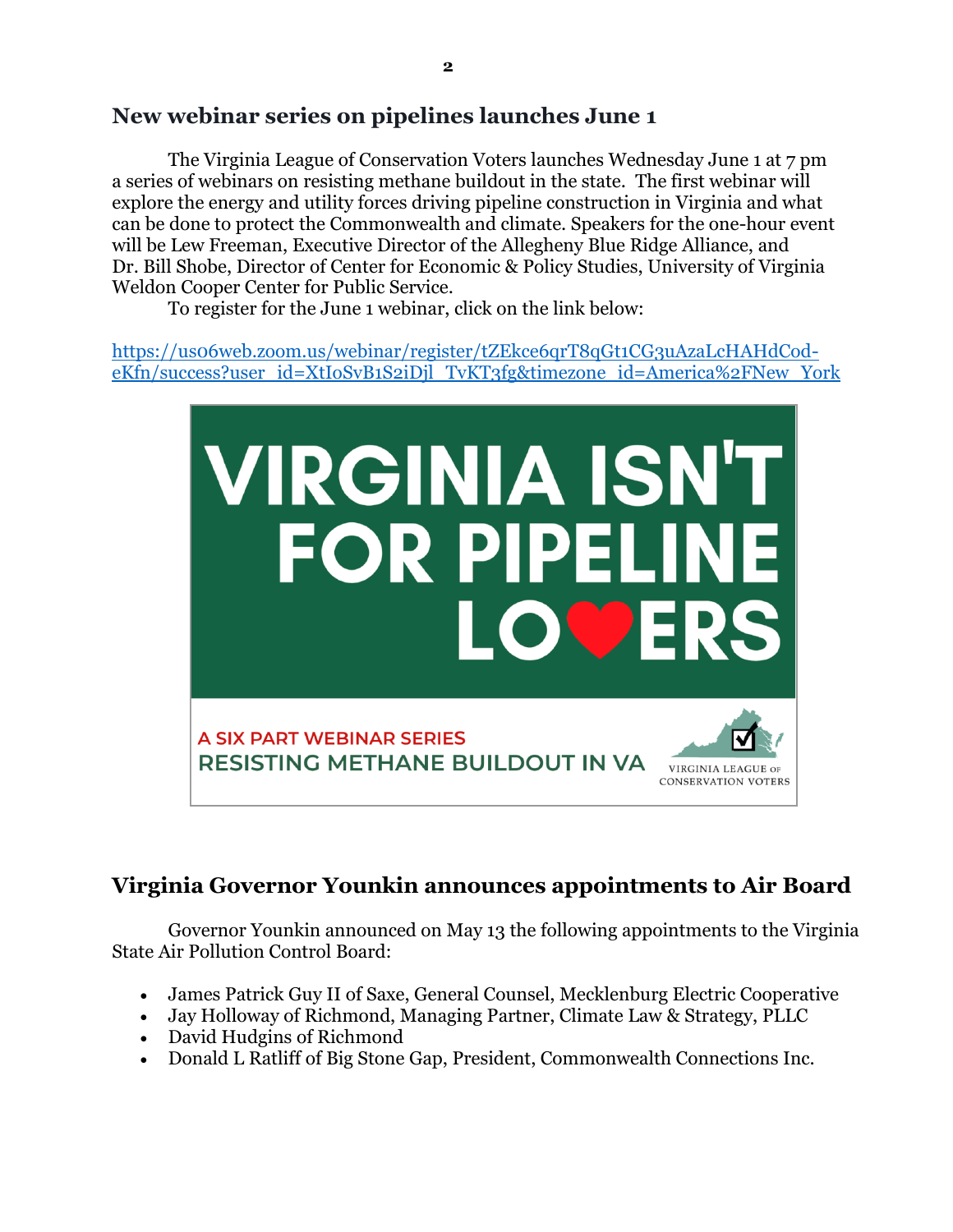#### *In the News:*

## **Regional Issues**

#### **Pipeline developer urges replacement of 4th Circuit Panel**

 $E&E$  News –  $5/17/22$ 

[https://www.abralliance.org/wp-content/uploads/2022/05/MVP-urges-replacement-of-4th-](https://www.abralliance.org/wp-content/uploads/2022/05/MVP-urges-replacement-of-4th-Circuit-EE-News-5-17-22.pdf)[Circuit-EE-News-5-17-22.pdf](https://www.abralliance.org/wp-content/uploads/2022/05/MVP-urges-replacement-of-4th-Circuit-EE-News-5-17-22.pdf)

A string of rulings against pipelines from the same three judges of the 4th U.S. Circuit Court of Appeals has created the "perception of a deck stacked against large infrastructure projects generally and one private party specifically," Mountain Valley wrote in a Monday. Related:

- [https://www.abralliance.org/wp-content/uploads/2022/05/Green-Judges-vs.-American-](https://www.abralliance.org/wp-content/uploads/2022/05/Green-Judges-vs.-American-Gas-Editorial-Wall-Street-Journal-5-6-22.pdf)[Gas-Editorial-Wall-Street-Journal-5-6-22.pdf](https://www.abralliance.org/wp-content/uploads/2022/05/Green-Judges-vs.-American-Gas-Editorial-Wall-Street-Journal-5-6-22.pdf)

## **Dominion makes its case to SCC for \$9.65 billion from customers to build wind farm**

Richmond Times-Dispatch –  $5/17/22$ 

[https://richmond.com/news/state-and-regional/govt-and-politics/dominion-makes-its-case-to](https://richmond.com/news/state-and-regional/govt-and-politics/dominion-makes-its-case-to-scc-for-9-65-billion-from-customers-to-build-wind/article_109a07a3-a6c5-5cad-b9a2-9279bd5bc835.html)[scc-for-9-65-billion-from-customers-to-build-wind/article\\_109a07a3-a6c5-5cad-b9a2-](https://richmond.com/news/state-and-regional/govt-and-politics/dominion-makes-its-case-to-scc-for-9-65-billion-from-customers-to-build-wind/article_109a07a3-a6c5-5cad-b9a2-9279bd5bc835.html) [9279bd5bc835.html](https://richmond.com/news/state-and-regional/govt-and-politics/dominion-makes-its-case-to-scc-for-9-65-billion-from-customers-to-build-wind/article_109a07a3-a6c5-5cad-b9a2-9279bd5bc835.html) Related:

- [https://www.virginiamercury.com/2022/05/16/whats-reasonable-and-prudent-when-it](https://www.virginiamercury.com/2022/05/16/whats-reasonable-and-prudent-when-it-comes-to-dominion-offshore-wind-projects-costs/)[comes-to-dominion-offshore-wind-projects-costs/](https://www.virginiamercury.com/2022/05/16/whats-reasonable-and-prudent-when-it-comes-to-dominion-offshore-wind-projects-costs/)

## **State panel studies potential impact of gold mining in Virginia**

WDBJ7 News  $-$  5/16/22

[https://www.wdbj7.com/2022/05/16/state-panel-studies-potential-impact-gold-mining](https://www.wdbj7.com/2022/05/16/state-panel-studies-potential-impact-gold-mining-virginia/)[virginia/](https://www.wdbj7.com/2022/05/16/state-panel-studies-potential-impact-gold-mining-virginia/)

## **Shareholders ask Dominion for report on risk of stranded natural gas assets**

Virginia Mercury –  $5/11/22$ 

[https://www.virginiamercury.com/2022/05/11/shareholders-ask-dominion-for-report-on-risk](https://www.virginiamercury.com/2022/05/11/shareholders-ask-dominion-for-report-on-risk-of-stranded-natural-gas-assets/)[of-stranded-natural-gas-assets/](https://www.virginiamercury.com/2022/05/11/shareholders-ask-dominion-for-report-on-risk-of-stranded-natural-gas-assets/)

Vote followed several months of disagreement over proposal at Securities and Exchange Commission.

#### **Advocates say Duke Energy's North Carolina climate plan relies too heavily on fossil fuels**

Energy News Network  $-$  5/17/22

[https://energynews.us/2022/05/17/advocates-say-duke-energys-north-carolina-climate-plan](https://energynews.us/2022/05/17/advocates-say-duke-energys-north-carolina-climate-plan-relies-too-heavily-on-fossil-fuels/)[relies-too-heavily-on-fossil-fuels/](https://energynews.us/2022/05/17/advocates-say-duke-energys-north-carolina-climate-plan-relies-too-heavily-on-fossil-fuels/)

The company floated four possible pathways for curbing emissions: All include small nuclear, over 3 gigawatts of new natural gas plants, and little indication that it is preparing for offshore wind growth.

## **New Comment Period and Public Meeting Announced for Rocky Forge Wind Farm's Modified Permit**

Rocky Forge Wind –  $5/18/22$ [https://www.rockyforgewind.com/pbr\\_public\\_comment](https://www.rockyforgewind.com/pbr_public_comment)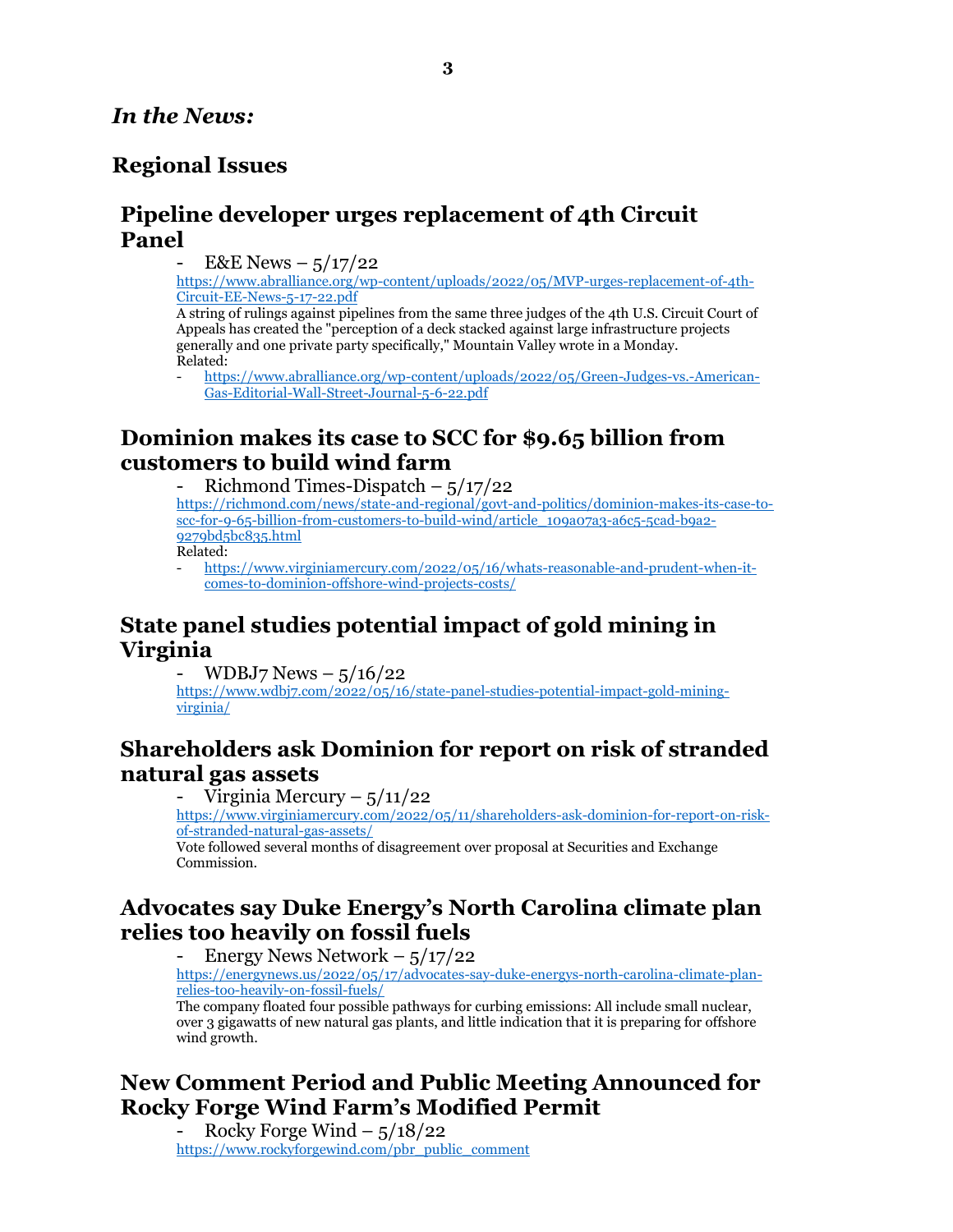#### **Not a great time to roll out Dominion's pricey solar tariff**

Virginia Mercury –  $5/16/22$ 

[https://www.virginiamercury.com/2022/05/16/not-a-great-time-to-roll-out-dominions-pricey](https://www.virginiamercury.com/2022/05/16/not-a-great-time-to-roll-out-dominions-pricey-solar-tariff/)[solar-tariff/](https://www.virginiamercury.com/2022/05/16/not-a-great-time-to-roll-out-dominions-pricey-solar-tariff/)

If the company were trying to discourage people from signing up for its solar product, it could hardly have chosen a better time.

## **Big Picture:**

#### **Europe's push to cut Russian gas faces a race against winter**

ABC News/Associated Press  $-5/18/22$ 

[https://abcnews.go.com/Politics/wireStory/europes-push-cut-russian-gas-faces-race-winter-](https://abcnews.go.com/Politics/wireStory/europes-push-cut-russian-gas-faces-race-winter-84800420)[84800420](https://abcnews.go.com/Politics/wireStory/europes-push-cut-russian-gas-faces-race-winter-84800420)

Russian sanctions and shut-down pipelines make it increasingly difficult for European countries to fill their gas storage facilities for the coming winter.

## **FERC, state regulators eye options for clearing up interconnection 'quagmire,' allocating upgrade costs**

Utility Dive  $-$  5/9/22

[https://www.utilitydive.com/news/ferc-state-naruc-interconnection-queue-allocation](https://www.utilitydive.com/news/ferc-state-naruc-interconnection-queue-allocation-upgrades/623394/)[upgrades/623394/](https://www.utilitydive.com/news/ferc-state-naruc-interconnection-queue-allocation-upgrades/623394/)

Related:

[https://www.eenews.net/articles/get-rid-of-competition-ferc-and-the-push-for-power](https://www.eenews.net/articles/get-rid-of-competition-ferc-and-the-push-for-power-lines/)[lines/](https://www.eenews.net/articles/get-rid-of-competition-ferc-and-the-push-for-power-lines/)

## **Manchin calls for 'North American minerals alliance'**

 $E&E$  News –  $5/18/22$ 

[https://www.abralliance.org/wp-content/uploads/2022/05/Manchin-calls-for-North-](https://www.abralliance.org/wp-content/uploads/2022/05/Manchin-calls-for-North-American-minerals-EE-News-5-18-22.pdf)[American-minerals-EE-News-5-18-22.pdf](https://www.abralliance.org/wp-content/uploads/2022/05/Manchin-calls-for-North-American-minerals-EE-News-5-18-22.pdf)

"We all agree that Putin has used Russian oil and gas resources as a weapon on the Ukrainian people and on Europe, and other energy-rich autocracies are taking note. We'd be fools to think that [Chinese President] Xi Jinping won't consider using a similar playbook, leveraging China's control over global critical minerals supply chains," Manchin said.

# **The banks collapsed in 2008 – and our food system is about to do the same**

The Guardian  $-$  5/19/22

[https://www.theguardian.com/commentisfree/2022/may/19/banks-collapsed-in-2008-food](https://www.theguardian.com/commentisfree/2022/may/19/banks-collapsed-in-2008-food-system-same-producers-regulators)[system-same-producers-regulators](https://www.theguardian.com/commentisfree/2022/may/19/banks-collapsed-in-2008-food-system-same-producers-regulators)

Massive food producers hold too much power – and the regulators scarcely understand what is happening. Sound familiar?

# **Hearing shows uphill fight for progressive mining reform**

 $E&E$  News –  $5/13/22$ 

<https://www.eenews.net/articles/hearing-shows-uphill-fight-for-progressive-mining-reform/> Momentum is building toward a potential deal to reform the nation's mining law, but a House hearing May 12 made evident that progressives aren't the ones driving that discussion.